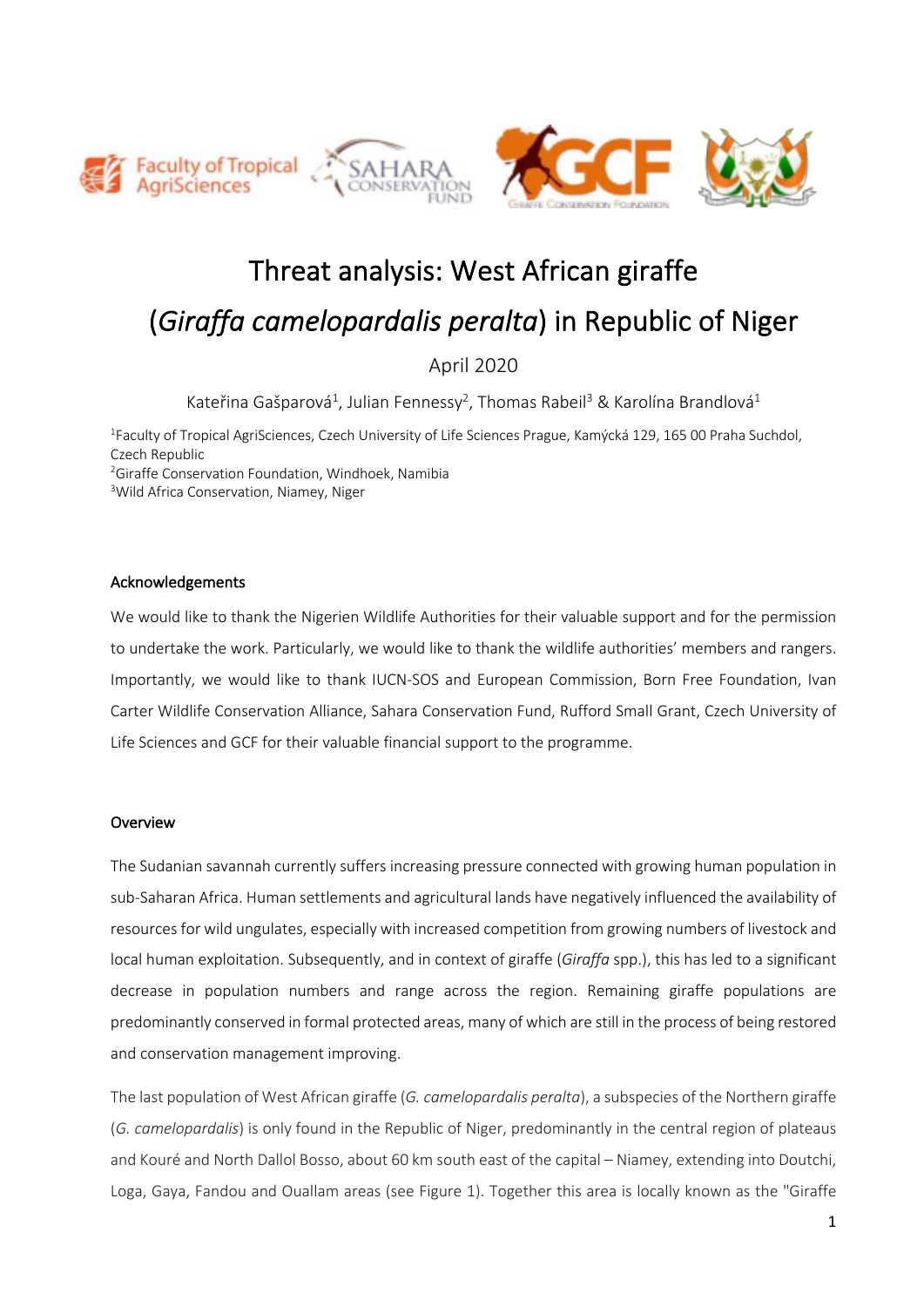Zone" and forms part of the Parc W Biosphere Reserve covering more than 1,700 km<sup>2</sup>. In addition, towards the end of 2018 eight giraffe were successfully translocated to the Gadabedji Biosphere Reserve in eastern Niger (see Figure 1). The establishment of the first-ever satellite population back into their natural range was a key step for the long-term conservation.



*Figure 1. Current West African giraffe distribution in Niger (GCF 2020).* 

To better understand the current conservation status of the West African giraffe, and provide a baseline to the planned future review of the National Giraffe Conservation Strategy and Action Plan in Niger, this threat assessment was developed and focuses on the original population in "Giraffe Zone". The specific purpose of threat analysis is to: (1) describe threats (historic and current) to facilitate conservation planning decisions; (2) provide tools that will allow conservation managers to prioritise actions; and, (3) provide data to support comprehensive review of threats.

All identified direct threats were included in Annex I. Threat types were hierarchically categorised according to the IUCN Classification Scheme (version 3.2) with reference to each in the body of the text. These categories are standardised and used for the IUCN Red List status assessments. Following the globally recognised international system helps to better orientate and understand those threats facing the West African giraffe.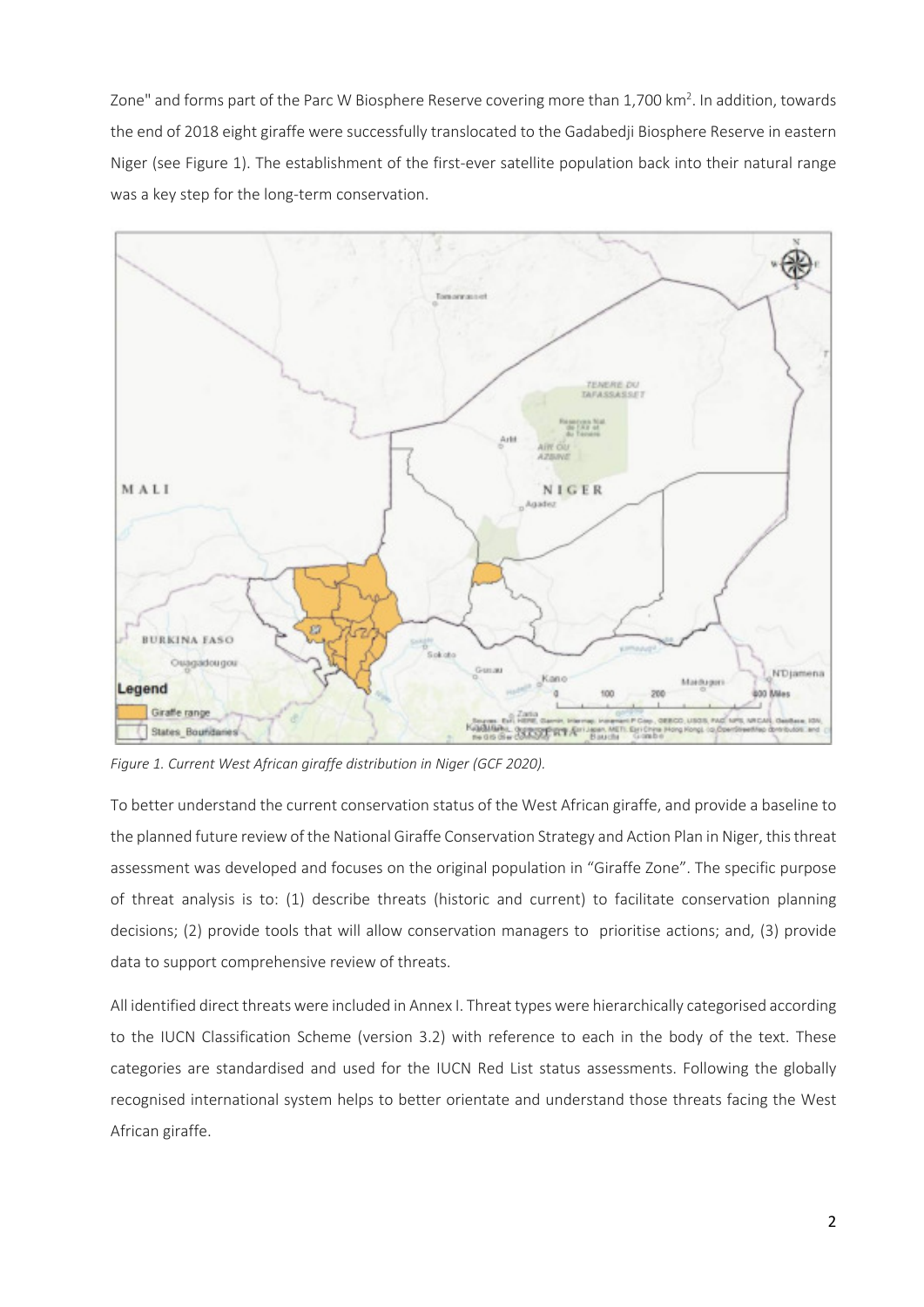#### Habitat loss

A key habitat of the West African giraffe in the 'Giraffe Zone' is 'tiger bush' (brousse tigrée), and predominantly used during the rainy season (Suraud 2008, 2011; Le Pendu & Ciofolo 1999). It is a unique habitat covering about 22,000 km<sup>2</sup>, approximately one third of Sahelian Niger (Galle et al. 1999) and is characterised by regularly alternating bare-soil stripes with dense linear thickets. The dominant woody species are *Combretum micranthum*, *C. nigricans* and *Acacia (Senegalia) macrostachya*; whilst the dominant herbaceous species are *Ctenium elegans* and *Pennisetum pedicellatum* (Manu et al. 1994). Unfortunately, the 'tiger bush' faces many pressures, in particular over-exploitation from local use and supplying the capital Niamey with a fuel source (Annex I. 5.3.2). Importantly, this habitat is of considerable economic interest since it is the main source of livestock forage year-round for local farmers as well as for the wood for domestic energy. Such intensive browsing pressure has resulted in excessive overgrazing and deforestation, respectively (Annex I.; 2.3.1). Over the last few decades, the woody vegetation on the Kouré plateau has decreased from 53% in 1960 to 14% in 1992, while bare soil increasing from 14% to 72% (Wu et al. 2000). Fiorillo et al. (2017) analysed the land clearing and degradation activities on the 'tiger bush' to the south-west of Niamey (Annex I. 11.1). He identified the spatial and temporal dynamic changes through remote sensing digital images (MODIS NDVI and LANDSAT) and observed the percentage of bare soil pixels increased from 29.52 in 1986 to 64.57 in 2012. Therefore, it appears that that degradation processes has accelerated and correlates with previous studies findings.



*Figure 2. Illegal harvesting of 'tiger bush' habitat in the 'Giraffe Zone' (photo courtesy of A.R. Zabeirou , GCF-SCF).*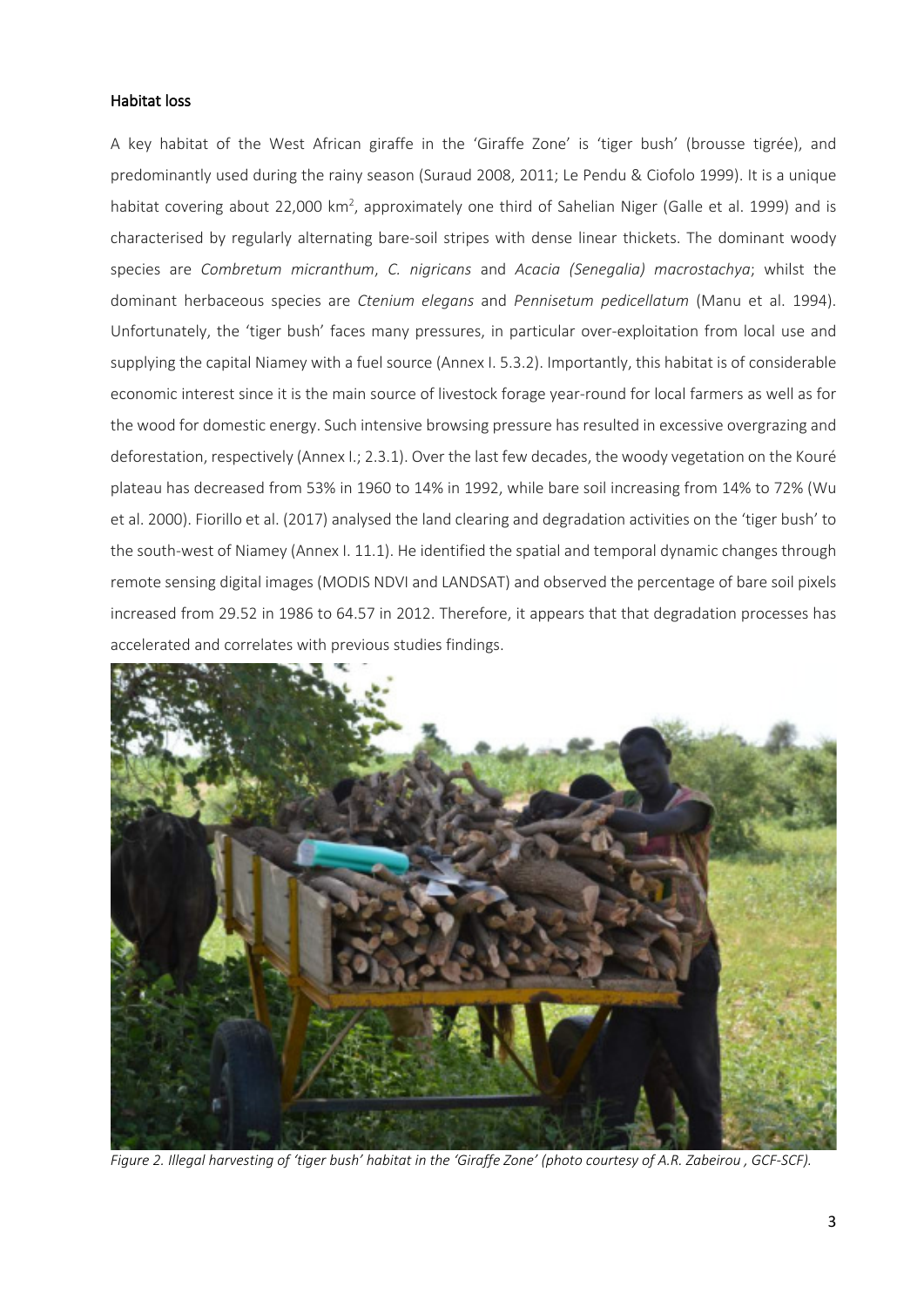A study by Morou (2011) investigated the land use changesin the "Giraffe Zone" comparing satellite images from 1986 and 2003. In 1986 the 'tiger bush' covered ~26% of the surveyed area, and by 2003 had decreased to 10.9% (see Figure 3; Morou 2011). The land use changes are a result of harvesting for fuelwood production, especially in areas adjacent to densely populated centres (Fiorillo et al. 2017; Morou 2011).



*Figure 3. Land use changes observed in Niger, including the 'Giraffe Zone' between (a) 1968 and (b) 2003 (Morou 2011).*

It is hypothesised that such vegetation loss and fragmentation has further reduced the amount of water retained leading to further indirect degradation of downslope vegetation bands (Wu et al. 2000). Some area of the plateau are completely bare, and the vegetation can no longer be restored naturally (see Figure 4). In some areas, re-forestation/vegetation programmes have been initiated with terraces dug in the shape of half-moon. These structures can retain water locally which hopefully leads to improvement in soil quality and thus promote the vegetation growth (Simonet 2018). Several NGOs together with government have been and/or are involved in such projects over the last decade e.g. AWF, GIZ, NIGERMAZADA (A.R. Zabeirou pers. comm.), however little analysis has been undertaken about the long-term success of these initiatives.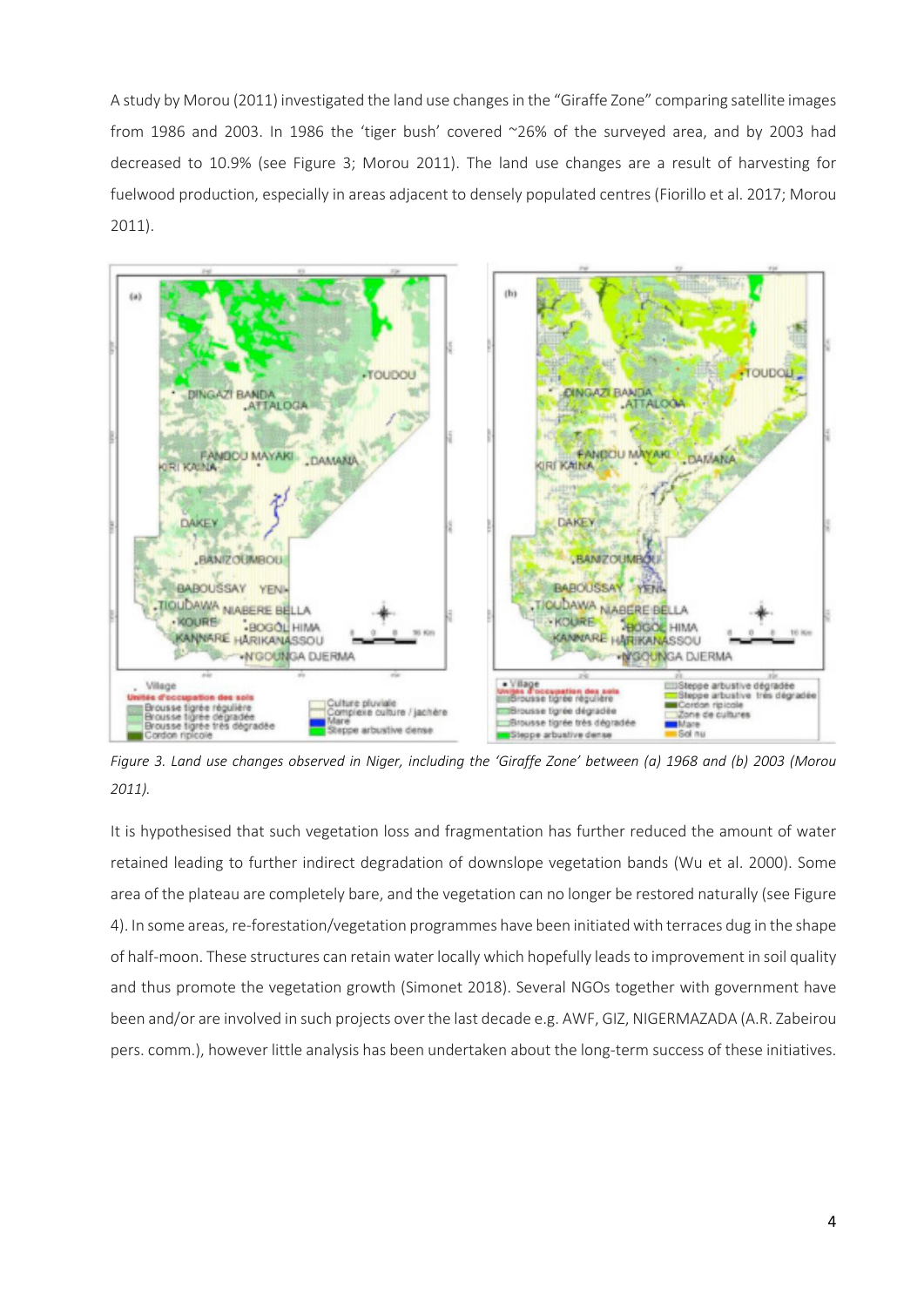

*Figure 4. Deforested and overgrazed habitat in the 'Giraffe Zone' (photo courtesy of A.R. Zabeirou , GCF-SCF).*

#### Human population growth and associated conflict

Due to the population growth and the expansion of agriculture to meet the associated needs, the Kouré area and Dallol Bosso Nord of the 'Giraffe Zone' is heavily subject to over-exploitation, predominantly from cultivation of millet, deforestation and livestock overgrazing (see Figure 5; Annex I. 2.1.2). The Niger human population has significantly increased over the last ten years alone from 16 to 24 million individuals, at a population growth rate of ~3.9% (Worldometers.info 2020; Annex I.; 1.1). The increase in human population goes in parallel with increasing livestock population in the country (see Table 1). Additional to the resource competition between livestock and giraffe, livestock can directly threaten giraffe through disease transmission (Sahailou et al. 2018; Annex I. 8.2).

| <b>Species</b> | 2010       | 2018       | Variance (%) |
|----------------|------------|------------|--------------|
| Camel          | 1,633,569  | 1,811,395  | 110.9        |
| Cattle         | 9,011,897  | 14,363,595 | 159.4        |
| Goat           | 12,722,529 | 17,411,659 | 136.9        |
| Sheep          | 9,680,058  | 12,746,788 | 131.7        |
| Total          | 33,048,053 | 46,333,437 | 140.2        |

*Table 1. Comparative number of livestock in Niger from 2010 and 2018 (FAO 2020).*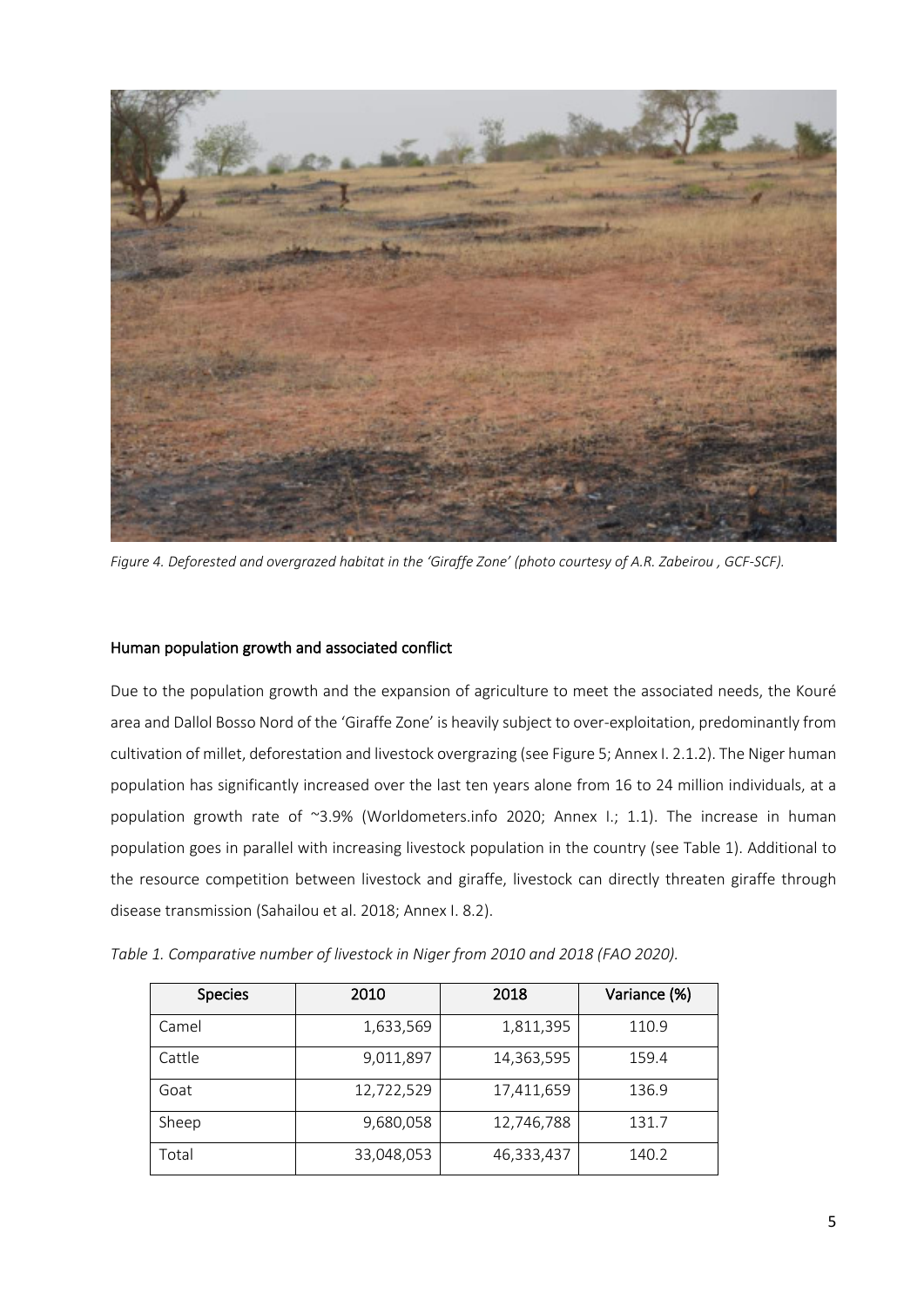It is assumed that giraffe have been less affected by rinderpest when compared to other ruminants (MacClintock 1973); nevertheless, rinderpest has been cited as a major contributing factor to local loss of giraffe across the continent in the last couple of hundred years (Skinner & Chimimba 2005). Giraffe are also susceptible to outbreaks of anthrax, bacterial disease and epidemics of gastroenteritis – albeit to a lesser degree than many species (MacClintock 1973).

During the 2018 Niger giraffe translocation activities, giraffe were sampled to run various diagnostic tests, and one giraffe from tested positive for the *Peste des petit ruminants* (PPR) virus (also known as 'goat plague') (P. Chardonnet pers. comm.). PPR is an infectious and highly contagious viral disease of wild and domesticated small ruminants (Jones et al. 1993). PPR occurs in sub-Saharan Africa, the Middle East and Indian subcontinent (Farougou et al. 2013). In 2016 an outbreak of PPR among domesticated sheep and goats in Mongolia caused uncontrolled transmission on several Mongolian wild species (Mongolian saiga, Siberian ibex and goitered gazelle). The most affected was Mongolian saiga resulting in a population declined of ~80% (Pruvot et al. 2020). In Niger, a study conducted by Farougou et al. (2013) tested 253 and 266 unvaccinated sheep and goat respectively in three areas (Tahoua, Tillabéri and Niamey). In Niamey, there was recorded 24.6% of infected animals while in Tillabéri and Tahoua there is 46.1% and 49.3% positive cases respectively. Taking all the above into account, it is important to ongoing assess the impact of transmission and impact of PPR in the current 'Giraffe Zone' and for any future translocations to limit spread of such virus.



*Figure 5. Increasing conflict between giraffe and local communities in the 'Giraffe Zone'.*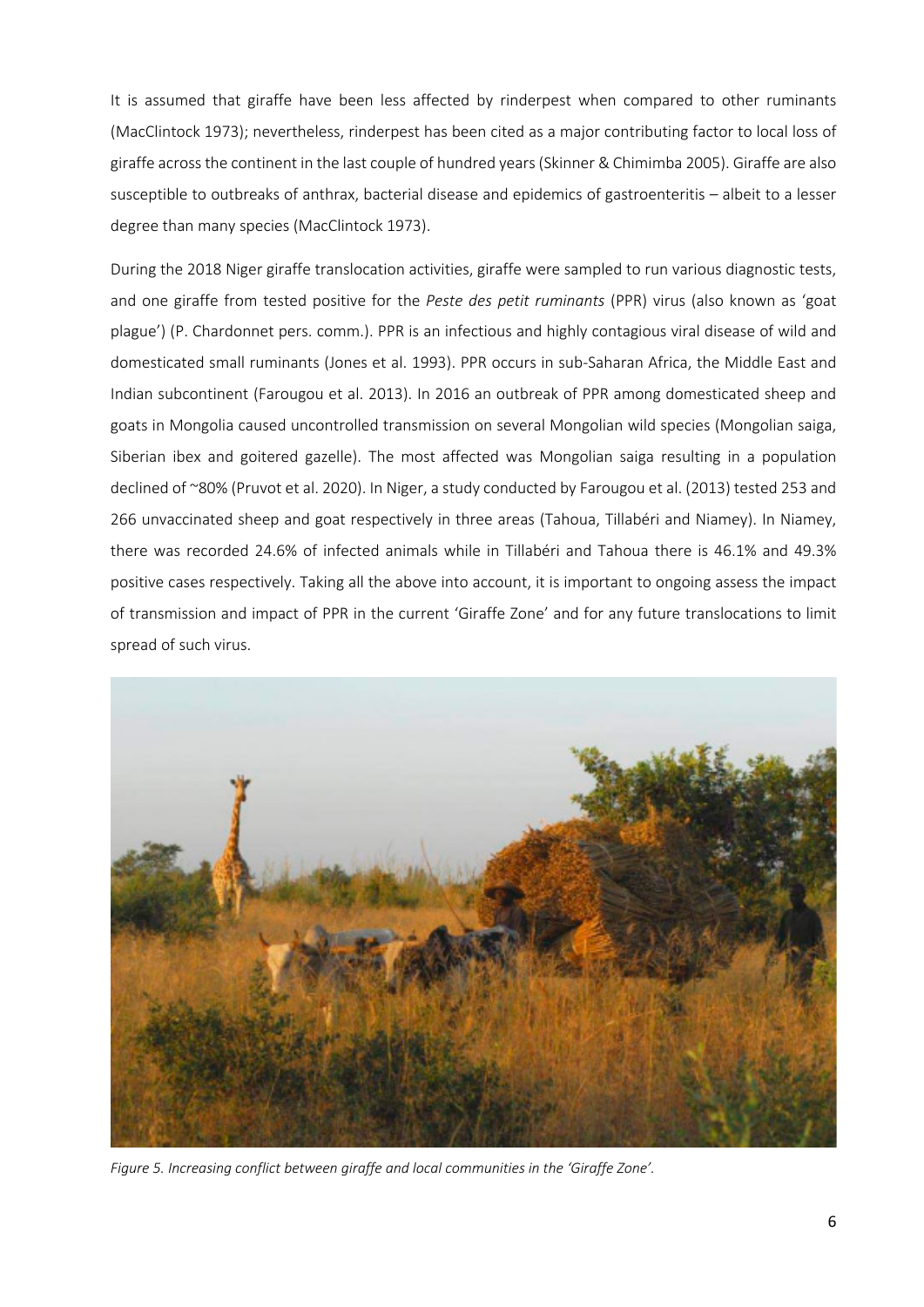The close cohabitation of giraffe with local communities in Niger has resulted in other issues from time to time. It has been reported that some local communities have threatened giraffe with modified weapons while chasing them away from fields or mango trees where giraffe trample and/or feed on flowers and fruits (Rabeil et al. 2019). However, these conflict situations are decreasing as the majority of mango trees are now fenced (O. Idrissa, AVEN; pers. comm.). In the 'Giraffe Zone', almost a third of the area has been converted to cultivation zones between 1986 and 2003. In 1986 the cultivation zone covered 48.7% in 2003 the surface cover by crops increased to 70.6% (Morou et al. 2011). The increase in development activities at a local level will likely correlate with increasing threats to giraffe – direct and indirect. Expansion of market gardening using human-made "basins" (mini well) has not only reduced the amount of area but also increased the danger to giraffe with one fatality reported in the last year when a giraffe fell down into one of the wells (A.R. Zabeirou pers. comm.).

With the increasing human population in Niger, the infrastructure required also increases (Annex I.; 4.1). The 'Giraffe Zone' is divided by the main national road from Niamey to Dosso which runs through the core area with busy traffic dominated by heavy trucks. Additionally, a relatively dense 'road' network also exists within the "Giraffe Zone" which itself exacerbates movement of people and increasing potential threats. Several giraffe road deaths have been reported over the last few years (see Table 3). Such road accidents, as observed for other wildlife elsewhere, are often caused by high speed and increased frequency of vehicles on roads (Forman et al. 2003; Fahrig and Rytwinski 2009; Carvalho and Mira 2011). Despite lower traffic frequency at night, generally nocturnal animals are usually more often killed on road in comparison with diurnal animals, a result of reduced visibility (Bullock et al. 2011). The roads in "Giraffe Zone" are on some places surrounded by bush and the visibility is low, very often the speed limit is exceeded by drivers (Rabeil et al 2019). This threat does not have potential to impact to whole population, but it is fatal for individual (see Table 3).

| Year | No. giraffe | Sex/age      | Vehicle    |  |
|------|-------------|--------------|------------|--|
| 2015 |             | Adult female | <b>Bus</b> |  |
| 2017 |             | Adult female | <b>Bus</b> |  |
| 2018 |             | Young male   | Truck      |  |
| 2019 |             | Adult female | Car        |  |

*Table 3. Comparative road accidents in the 'Giraffe Zone' from 2015-19 (A.R. Zabeirou. pers. comm.).* 

Another threat connected with human development is the relatively new railway which was built in Niger a few years ago (see Figure 6, Annex I. 4.1). The railway that runs from Niger-Benin also dissects the 'Giraffe Zone' and despite its current lack of service – it is believed Niger does not own any trains, it can be an insurmountable obstacle for giraffe in some areas. In some sections the railroad is above or under the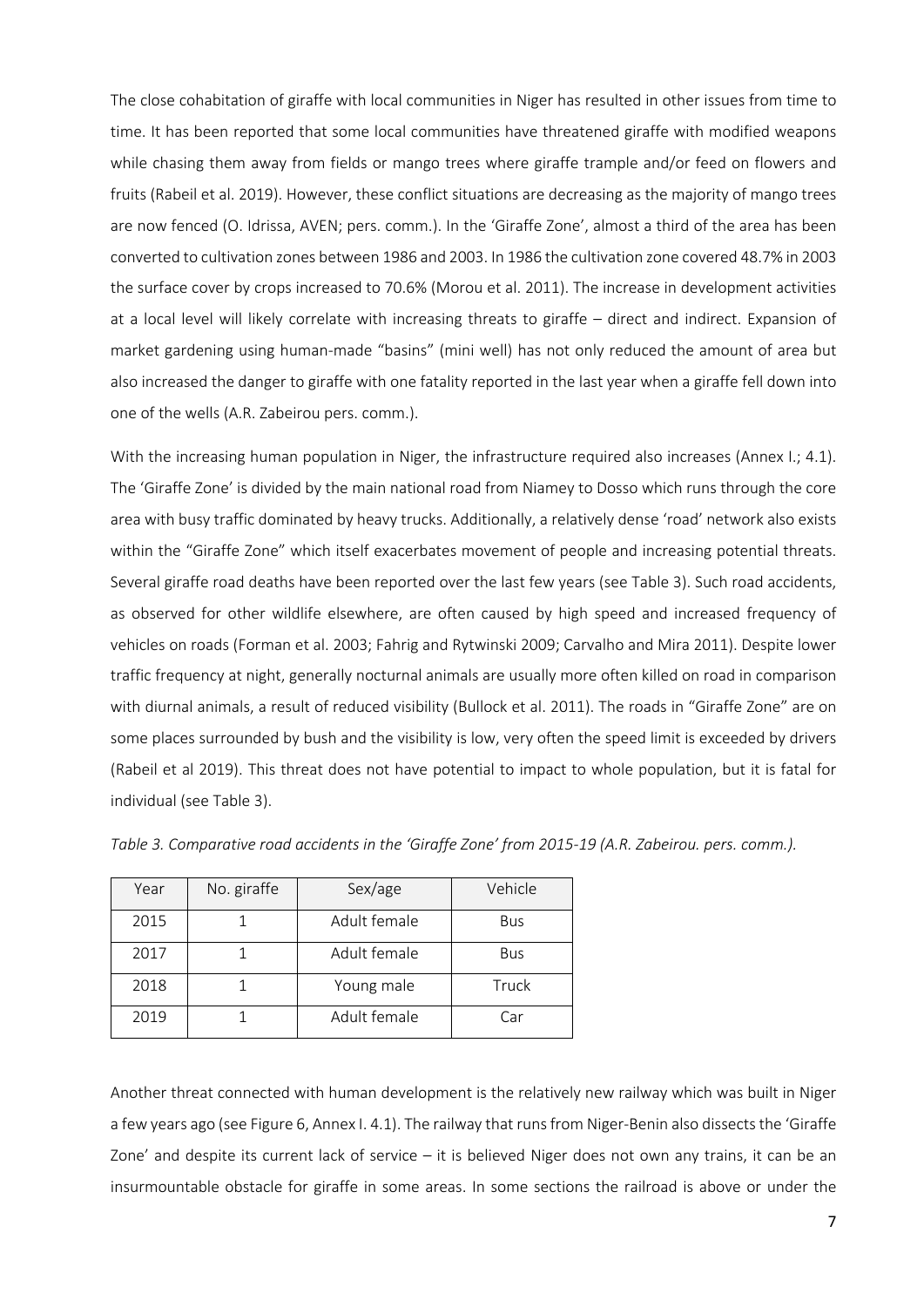ground level and it is impossible for giraffe to cross it (Ministry of Environment 2015). The railway may however represent much serious threat if ever it will get operational in the future.



*Figure 6. Giraffe crossing railway in 'Giraffe Zone'.*

### Climate Change

The 'Giraffe Zone' lies in a semi-arid region where the mean annual total rainfall is ~350mm/year and the daily mean temperature average is 29°C (National Climate Change Profile: Niger 2018). Rainfall decreases and interannual variability of rainfall increases from south to north. The majority of Niger experiences moderately high rainfall variability on an inter-annual basis. On decadal time scale, Niger also experiences clear variability with some periods being relatively drier or wetter than others. Long-term trends show consistent upward trends of increasing temperature over the period 1979-2015, on average 0.21°C annually. The total rainfall increased by 26.3mm per decade, but the rainy days decreased by 2.1 days/decade (National Climate Change Profile: Niger 2018, Annex I. 11.2).

Projection of future climate based on (Couple Model Inter-comparison Project) <sup>1</sup>CMIP5 GCM simulations

 $1$  Couple Model Inter-comparison Project (CMIP) is a coordinate activity amongst international modelling centres to produce a suite climate simulations using common experiment parameters. CMIP5 is currently the primary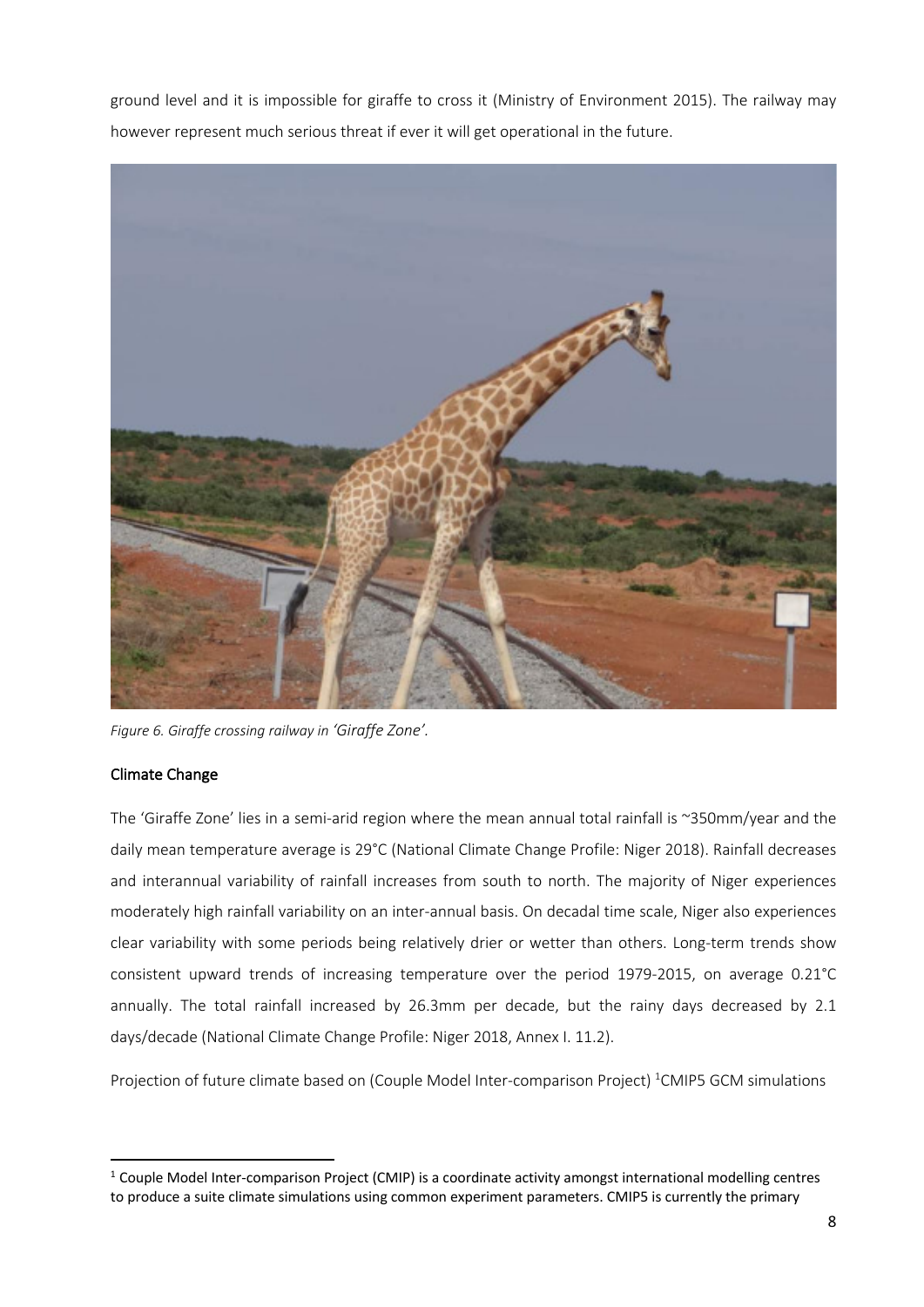under the <sup>2</sup>RCP8.5 pathway predict increase of temperature by 2.5°C by 2050s with changes evident in the next decades. The total annual rainfall trend is estimated to be normal to increasing, ranging anything up to an additional 50% by 2050 and even stronger by the end of the century (National Climate Change Profile: Niger 2018).

After a dry period with prolonged droughts in the 1970s and 1980s (see Figure 7), many scientists worried that large areas of the Sahel were irreversibly degraded (Ayoub 1998, Dregne 2002). However, recent scientific results suggest that the decades of abnormally dry conditions in the Sahel have been reversed by positive rainfall anomalies in the early 2000s (Hermann et al. 2005, Brandt et al. 2015). Various remote sensing studies observed a positive trend in vegetation greenness over the last two decades – the 'regreening of the Sahel'. However, this trend is not uniform throughout the Sahel when looked at on a finer scale (Fiorillo et al. 2017). The greening and degradation are heterogenous and caused by combination of both climate and anthropogenic factors such as historical increase in cropped areas, changes in land use, shortening of the fallow duration, an increase in the grazing pressure intensity during the rainy season and the decline of soil fertility (Derdel et al. 2014).



June through October averages over 20-10 °N, 20 °W-10 °E. 1900-2017 climatology Deutscher Wetterdienst Global Precipitation Climatology Centre data

*Figure 7. Sahel precipitation anomalies since 1900 (source: JISAO)*

Droughts can cause serious problems, with that of the early 1970s supposedly one of the last issues that led to the local extirpation of giraffe from the current day Gadabedji Biosphere Reserve (Suraud et al. 2008). Additionally, large herds were also reported to be in the Tanout area, between Agadez and Zinder, however

source of global to regional scale climate projections and extensively informed the IPCC Fifth Assessment Report (AR5).

 $<sup>2</sup>$  Emissions/development pathway represent the "worst-case scenario", at this stage it is the most realistic</sup> reflection of the recent progression of anthropogenic emission.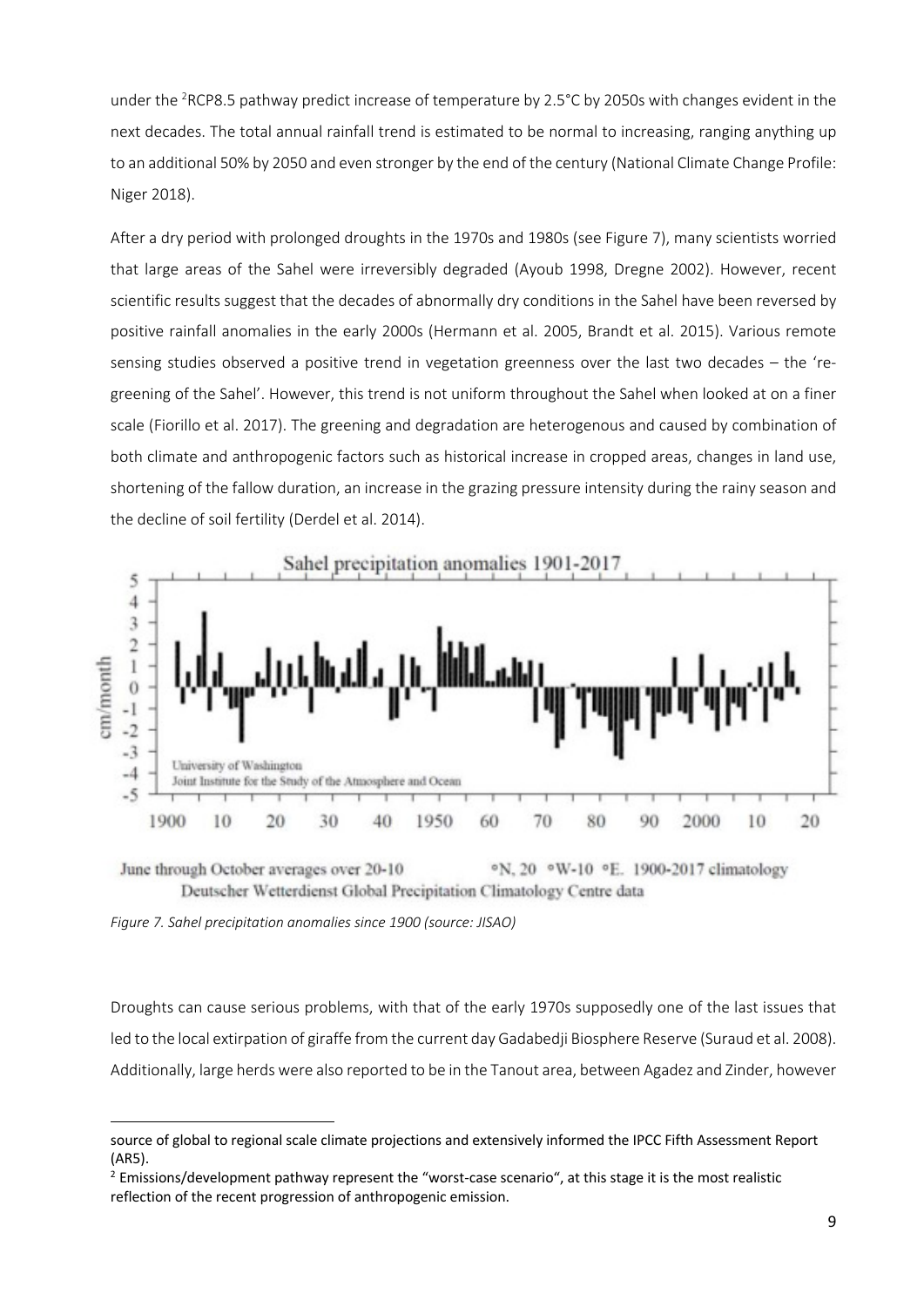they also likely disappeared because of drought. In 1984, the giraffe in the Ayorou area was reported to also became locally extinct in 1984. Whilst the droughts in all of these areas likely played a role, one can also presume that such harsh conditions led to illegal hunting by local communities in each of these areas – a combination of direct and indirect threats (Boulet et al. 2004).

#### Illegal hunting (poaching)

In the early 20<sup>th</sup> century the West African giraffe occurred across the Sudano-Sahelian zone. One of the main drivers of their disappearance was illegal hunting (poaching) (Ciofolo 1998). In Niger, efforts to curb illegal hunting was initiated in the early 1980s (Pfeffer 1981), yet the decline continued. In 1996 only 49 West African giraffe remained in the wild and were concentred in the 'Giraffe Zone' close to capital Niamey (Ciofolo 1998; Le Pendu & Ciofolo 1999). The Government of Niger with support from local and international partners increased their effort to enforce legislation preventing the illegal killing of the last West African giraffe. Dedicated community education and awareness campaigns coordinated by PURNKO (Projet d´Utilisation des Resources Naturelles de Kouré), ASGN (Association for Saving the Giraffes of Niger) and AVEN (Association pour la Valorisation de l´Ecoturisme au Niger) were established with international support to help save the last West African giraffe before it was too late (Fennessy et al. 2018). However, they are more vulnerable to illegal hunting in neighbouring Mali or Nigeria with the long-distance movements sometimes occurring north-west to Mali and east to Gaya (Nigeria border) (Le Pendu & Ciofolo 1999). The same was recorded by (Boulet et al. 2004). Suraud et al. (2008) observed two giraffe moving to Nigeria in 2007, at least one was immediately poached. The most recent long-distance movement was observed in October 2019, when one of GPS satellite tagged giraffe approached Nigeria, ~30 km from the border (Gašparová et al. 2019). As the West African giraffe population grows and expansion of range increases we will likely these dispersals more often and can be a future threat that needs monitoring and awareness creation in the local community.

Since 2015, Niger has been waging an open war against Boko Haram, a jihadist insurrection founded in north-eastern Nigeria that has spread to neighbouring countries (Annex I. 6.2). The Government of Niger declared a State of Emergency (SoE) in 2017 across the country including Diffa Region, Ouallam, Ayrorou, Bankilare, Abala and Banibongou (Tillabéri Region), and Tassara and Tillia (Tahoua Region). This SoE was in response to an escalation in terrorist attacks, especially in the Tillabéri Region. In the last year alone there have been several terror attacks particularly in the Diffa and Tillabéri Regions (www.gov.uk):

- 9 January 2020: terrorists killed 89 Nigerien soldiers at their base in Chinegodrar, Tillabéri
- 10 December 2019: terrorists killed 71 Nigerien soldiers at their base in Inates
- 1 July 2019: terrorists killed at least 18 Nigerien soldiers at an army base in Tillabéri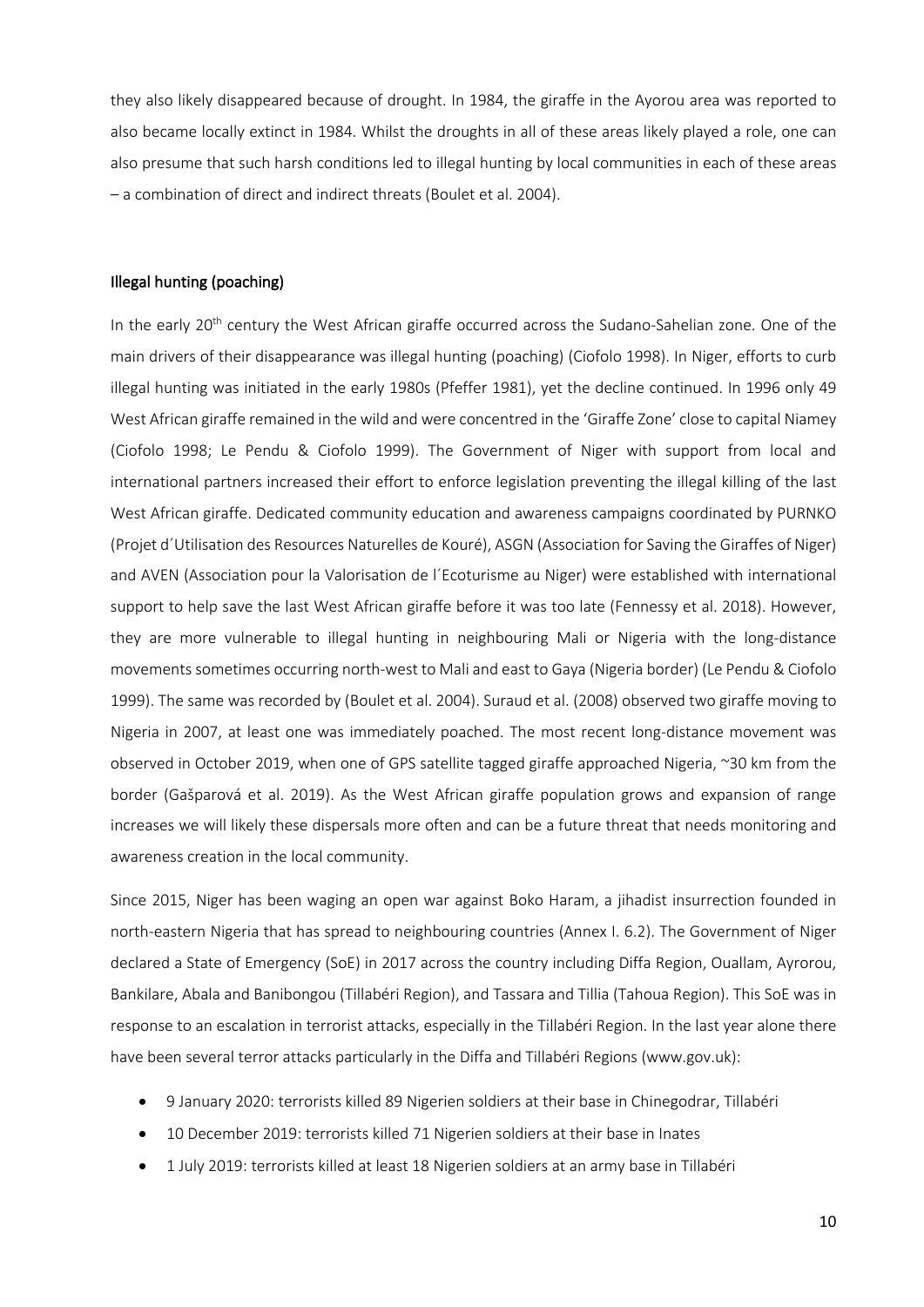- 19 June 2019: gunmen killed 2 police officers at the north Niamey Gates
- 16 May 2019: terrorists killed 28 Nigerien soldiers in Tillabéri
- 27 March 2019: suicide bombers and gunmen killed 12 people in Diffa.

Additional to Boko Haram, there are number of other terrorist groups active in the region. These include Jamaat Nusrat al-Islam wal Muslimeen (JNIM), Islamic State West Africa (ISWA), Islamic State Greater Sahara (ISGS), Al Qaeda in the Islamic Maghreb (AQIM), Al Murabitoun and Ansar Dine (www.gov.uk). These terrorist groups make work and travel difficult in the majority of Niger, in particular around key border areas of Burkina Faso, Mali and Nigeria (see Figure 8 & 9).



*Figure 8. British travel advice for Niger highlighting areas of concern for travellers – essentially all the country is advised*  against travel although the 'Giraffe Zone' and Gadabedji Biosphere Reserve are in the orange areas (www.gov.uk).

During civil or regional conflicts it is not surprising that militant and terrorist groups are sometimes involved in illegal hunting of wildlife and potentially trade, to either feed soldiers and/or generate funding. Historically, and likely still ongoing, groups such as the Lord´s Resistance Army (LRA´s) have illegally hunted elephant across parts of East and Central Africa; the Janjaweed Arab militia of Sudan has been accused of killing thousands of elephant in Cameroon, Chad and the Central African Republic (Christy 2015); and, Resistência Nacional Moçambicana (RENAMO) traded in rhino horn and ivory during Mozambique´s civil war (Naylor 1999). In 1970-80s militant groups such as UNITA (União Nacional para a Independência Total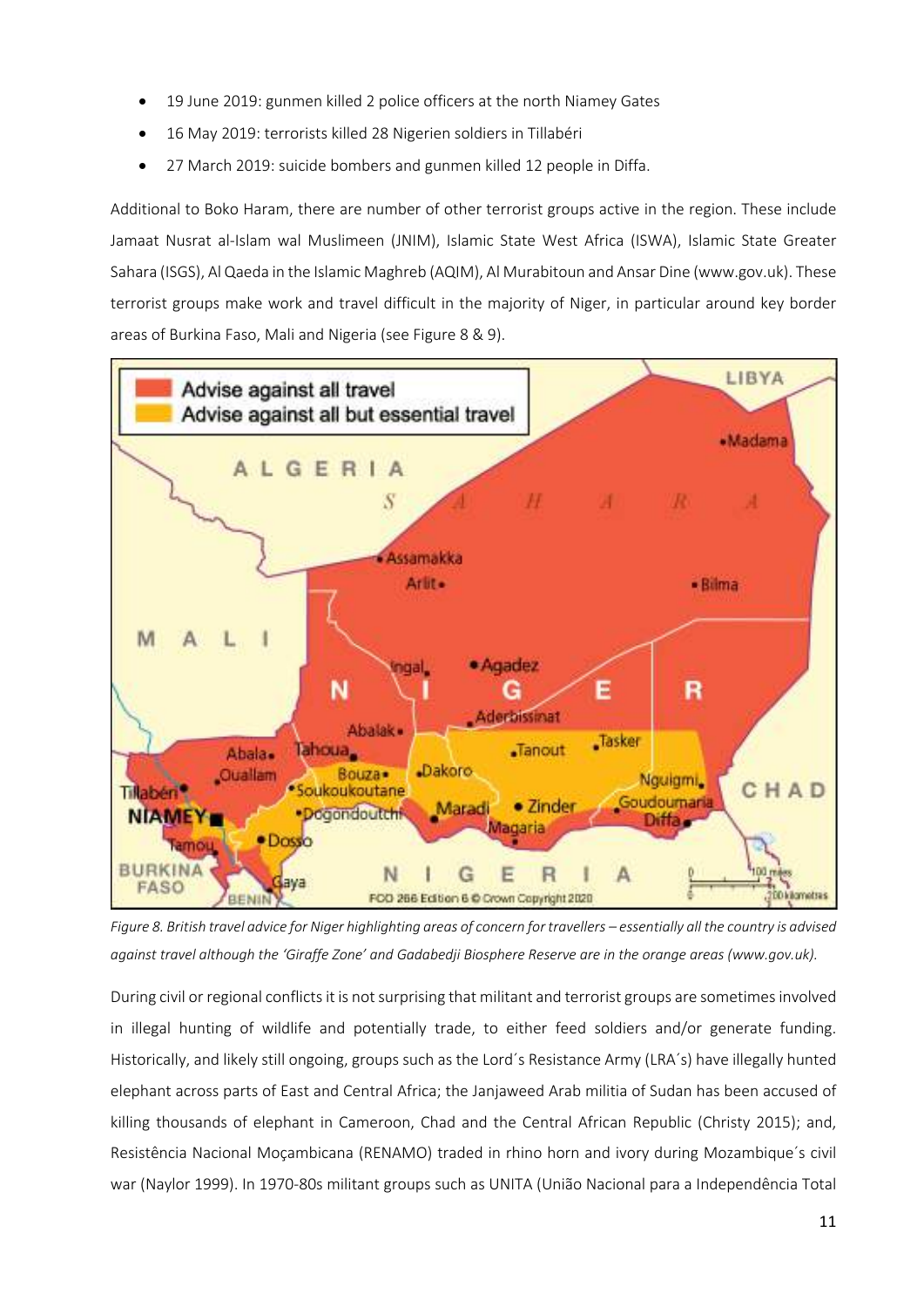de Angola) in Angola as well as the military of numerous African governments illegally killed thousands of elephant for bushmeat and ivory (Benz & Benz-Schwarzburg 2011). Bushmeat from illegal hunting is often a valuable a source of food for militants and civilians during conflicts, and as such can have dire impacts on wildlife populations. Insecurity and violent conflicts are and may continue to be a serious potential threat for the West African giraffe if terrorists turn to illegally hunting them for food, resulting in a decrease in the population size or possibly leading to extinction (Annex I. 5.1.1).



*Figure 9. Security risks in southern Niger during January to April 2020 (Source: Government of Niger).*

In addition to insecurity through civil unrest, community members own insecurity may lead to illegal activities. The current corona virus pandemic may be one such threat. The disruption of the global tourism, restricting movements, grounding daily activities and shutting down of unessential businesses may lead to unpredictable economic and social consequences. The indirect impacts of such a threat and associated 'lockdown' measures may result in trouble for wildlife. Not only does the lack of tourism reduce one of the main sources of revenues for local communities, private business and government, but also anti-poaching activities and other conservation work is also restricted – leading to areas possibly being poorly protected during such vulnerable times. If local (or neighbouring) communities do not have any other alternatives for income (or access to food), it is predicted that illegal hunting may result for local consumption and/or trade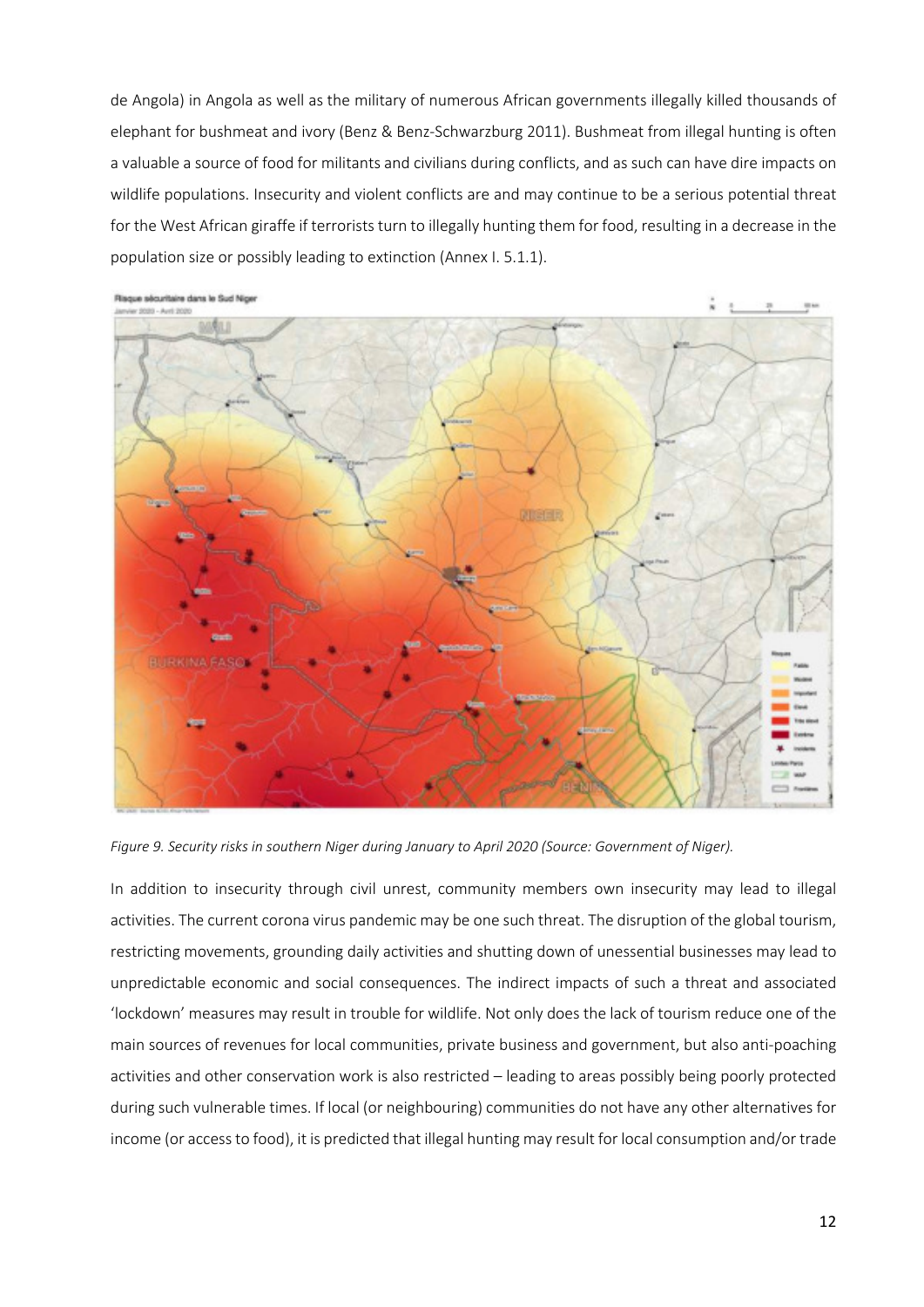(Deliso 2020). And interlinked with this and other threats highlighted above, the lack of resources may also drive local communities towards the cooperation with illegal terrorist organisations.

#### Population viability – risk of small population

Small populations are in real danger of going extinct, predominantly due to: (1) genetic issues resulting from loss of genetic variability; (2) demographic fluctuations; and, (3) stochastic events. Genetic variability is important in enabling a population to adapt to a changing environment. In a small population there is a significant probability of losing the variability in each generation due to chance (Primack 2000). Once a population size is small, the mechanism to prevent inbreeding can fail, potentially resulting in inbreeding depression (Ralls et al. 1988). Loss of genetic variability in a small population may limit the ability of the population to respond to long-term changes in environment, for example the new diseases or climate change (Ellstrand 1992; Figure 10).



*Figure 10. Small population size of West African giraffe has rebounded however the long-term monitoring of their genetics is key to their future management (photo courtesy of S. Viljoen).*

Another problem which can arise in a small population is that of a "bottle neck effect" or "founder effect". When the population is greatly reduced in size, rare alleles may be lost if individuals do not survive and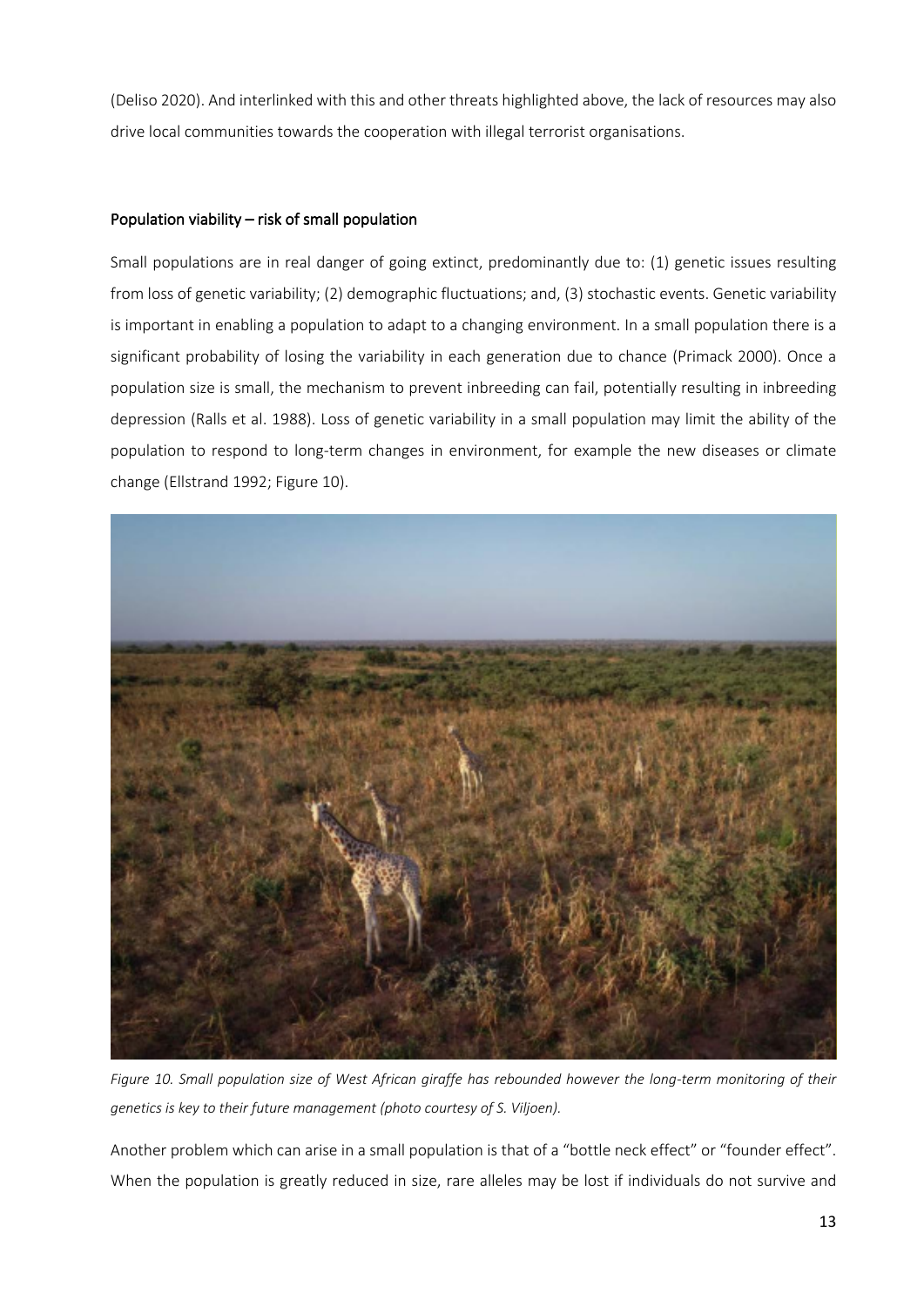reproduce, hence unable to pass them along. The "founder effect" may happen when few individuals leave large populations to establish a new one. The new population has potentially less genetical variability and lower probability of persisting (Bryant et al. 1998). When the population become small the demographical and environmental stochasticity becomes crucial factors, the population has higher probability of extinction due to chance alone (Lacy & Lindenmayer 1995). Small populations are also more threatened by random unpredictable catastrophes such are the natural factors (drought, storm, flood, disease, etc.) (Young 1994). As well as by political and social conflicts, which may significantly affect the wildlife and their habitat (Kanyamibwa 1998).

Despite the fact that West African giraffe population rapidly dropped to 49 individuals in 1996 (Ciofolo 1998) the population has high level of genetic diversity (heterozygosity) in comparison with other giraffe population. However, some level of inbreeding is likely to be present in the population. According to molecular genetic research, it is evident that the population went through a bottleneck (Suraud et al. 2008). Management of threatened population should take into account the possible existence and effect of inbreeding depression (Frankham & Ralls 1998). Therefore, efforts such as conservation translocations and establishment of satellite populations are important measures to help improve long-term viability of the West African giraffe with critical monitoring, including genetic, a tool to help assess its success and ongoing management.

#### **Conclusion**

The most serious threat currently facing the West African giraffe, as for the majority of Sahelian wildlife species, is habitat loss. With the ever increasing human population in Niger, the space for wildlife is becoming greatly reduced. Much of the original 'tiger bush' habitat, tiger bush on the plateaus has been converted to fields or pastures. Deforested, overgrazed and degraded land continues to rapidly occur throughout the 'Giraffe Zone' and the current conservation agriculture projects are unable to turn the tide. A looming threat is that of current and increasing infrastructural development programmes including roads and railway, and associated traffic. These threats may not affect the entire population, however, the impacts are fatal.

An ongoing threat to the West African giraffe population, especially with their expanding range, is that of illegal hunting. If the country continues to faces unpredictable natural catastrophes (drought, disease, etc.) or political unrest (civil war, terrorism, etc.), illegal hunting may become a direct threat if giraffe is seen as an alternative source of food and/or income. With the current coronavirus disease (COVID-19) resulting in an international pandemic, social, economic and political instability may fuel local civil unrest and terrorism activities, leading to illegal activities involving wildlife. As always, climate change combined with all the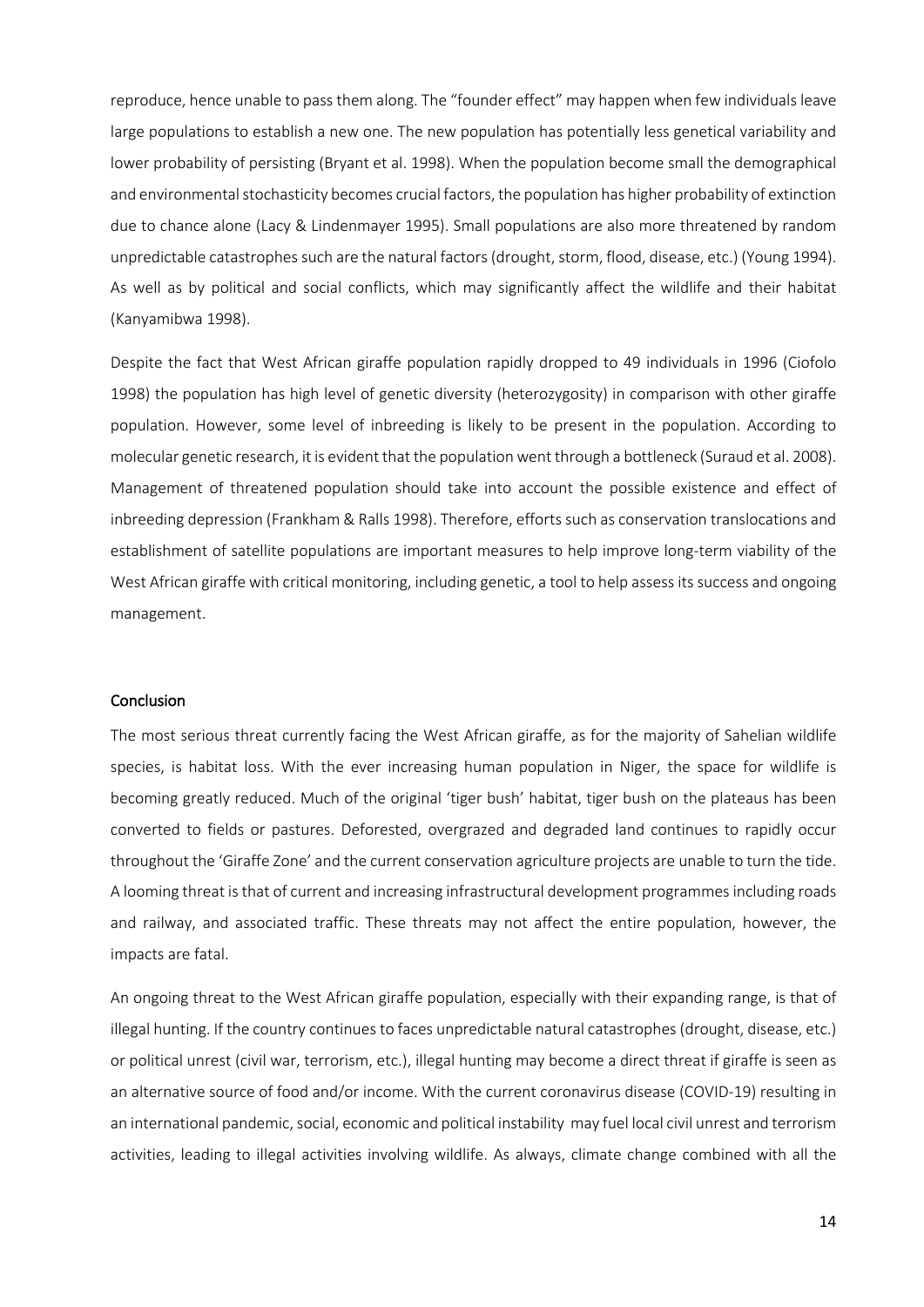other threats will continue to have an impact on giraffe and their habitat – this is something that may not be able to managed but monitored and appropriate actions undertaken.

Fortunately, over the last two and a half decades targeted activities supporting the long-term conservation of the West African giraffe in Niger have enabled the population to bounce back from a critical threshold.

#### References

Ayoub, A.T. 1998. Extent, severity and causative factors of land degradation in the Sudan. *Journal of Arid Environment* 38: 397-409.

Benz, S. & Benz-Schwarzburg, J. 2011. Great Apes and New Wars. *Civil Wars* 12: 395-430.

Brandt, M., Mbow, C., Diouf, A.A., Verger, A., Samimi, C. & Fensholt, R. 2015. Ground-and satellite-based evidence of the biophysical mechanisms behind the greening Sahel. *Global Change Biology* 21: 1610-1620.

Bryant, D., Burke, L., McManus, J. & Spalding, M. 1998. *Reefs at Risk: A Map-Based Indicator of Threats to the World´s Coral Reefs*. World Resources Institute, Washington, D.C.

Boulet, H., Niandou, E.H.I., Alou, D.D. & Chardonnet, B. 2009. *Giraffes (Giraffa camelopardalis peralta) of Niger*. IUCN/SSC Antelope Specialist Group Report. 81pp

Bullock, K.L., Malan, G. & Pretorius, M.D. 2011. Mammal and bird road mortalities on the Upington to Twee Rivieren main road in the southern Kalahari, South Africa. *African Zoology* 46: 60-71.

Carvalho, F. & Mira, A., 2011. Comparing annual vertebrate road kills over two time periods, 9 years apart: a case study in Mediterranean farmland. *European Journal of Wildlife Research* 57: 157-174.

Coelho, I.P., Kindel, A. & Coelho, A.V.P. 2008. Roadkills of vertebrate species on two highwaysthrough the Atlantic Forest Biosphere Reserve, southern Brazil. *European Journal of Wildlife Research* 54: 689-699

Ciofolo I. 1998 *Rapport final de mission du Projet d´Utilisation des Ressources Naturelles de Kouré et du Dallol Bosso Nord.* PURNKO Report, Niamey, Niger.

Derdel, C., Kergoat, L., Hiernaux, P., Mougin, E., Grippa, M. & Tucker, C.J. 2014. Re-greening Sahel: 30 years of remote sensing data and field observation (Mali, Niger). *Remote Sensing of Environment* 140: 350-364.

Deliso, M. 2020. *Conservationists fear African animal poaching will increase during COVID-19 pandemic*. abcNEWS. https://abcnews.go.com

Dregne, H.E. 2002. Land degradation in the drylands. *Arid Land Research and Management* 16: 99-132.

Ellstrand, N.C. 1992. Gene flow by pollen: implication for plant conservation genetics. *Oikos* 63: 77-86.

Galle, S., Ehrmann, M. & Peugeot, C. 1999. Water balance in a banded vegetation pattern – a case study of tiger bush in western Niger. *Catena* 37: 197-216.

Gašparová, K., Fennessy, J., Rabeil, T., Pourchier, C., Brown, M.M., Zabeirou, A.R.M. & Brandlová, K. 2019. *Monthly report of GPS satellite tagged West African giraffe October 2019*. Giraffe Conservation Foundation, Namibia. 7pp.

GOV.UK. https://www.gov.uk/foreign-travel-advice/niger/terrorism

Fahrig, L. & Rytwinski, T. 2009. Effects of roads on animal abundance: an empirical review and synthesis. *Ecology and Society* 14: 1-21.

Farougou, S., Gagara, M. & Mensah, G.A. 2013. Prevalence of peste des petits ruminants in the arid zone in the Republic of Niger. *Onderstepoort Journal of Veterinary Research* 80: 1-6.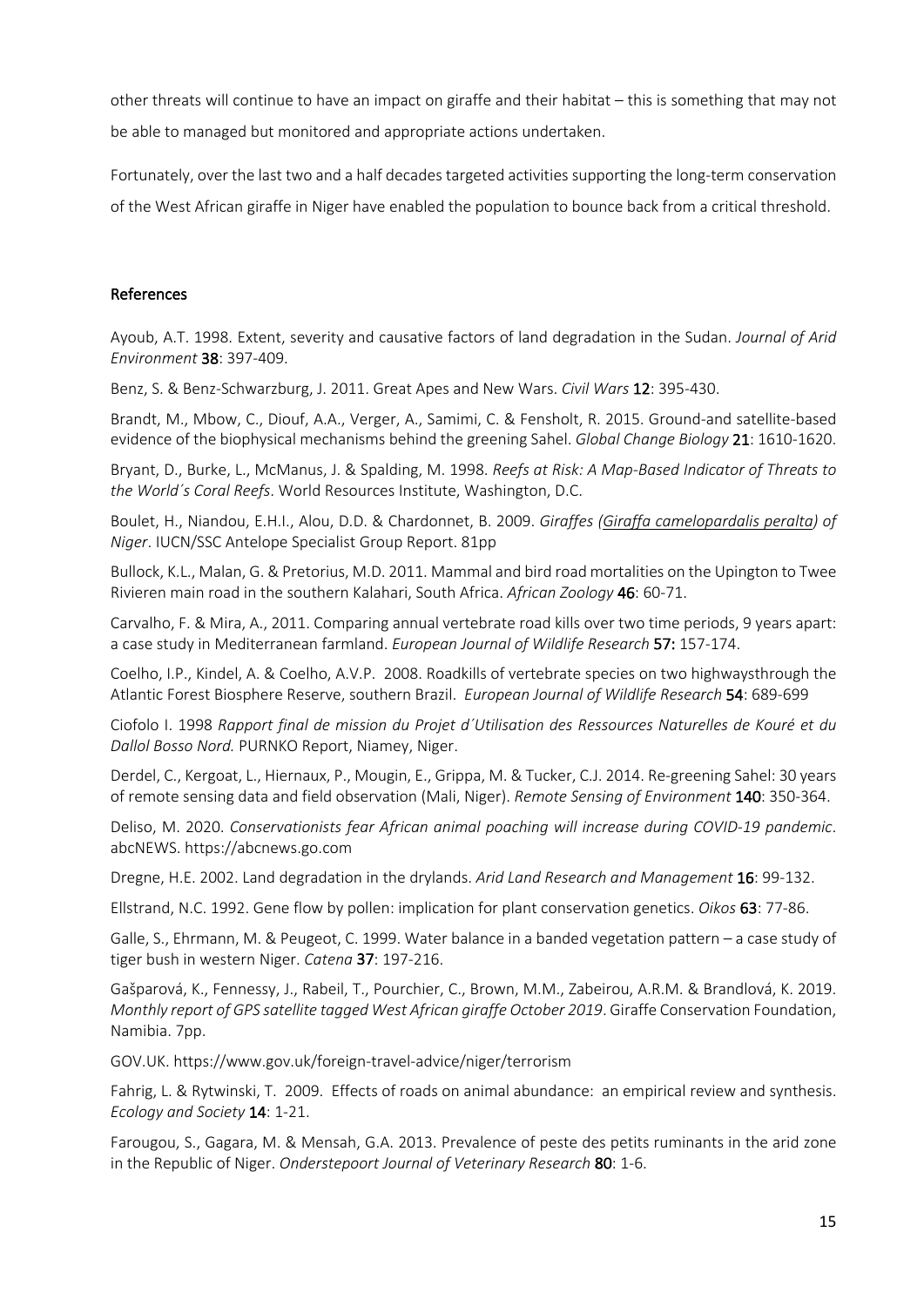Fennessy, J., Marais A. & Tutchings, A. *Giraffa camelopardalis ssp. peralta*. In IUCN Red List of Threatened Species 2018: e.T136913A51140803.

Fiorillo, E., Maselli, F., Tarchiani, V. & Vignaroli, P. 2017. Analysis of land degradation processes on tiger bush plateau in South West Niger using MODIS and LANDSAT TM/ETM+ data. *Int J Appl Earth Obs Geoinformation* 62: 56-68.

Forman, R.T., Sperling, D., Bissonette, J.A., Clevenger, A.P., Cutshall, C.D., Dale, V.H., Fahrig, L., France, R.L., Goldman, C.R., Heanue, K., Jones, J.,Swanson, F., Turrentine, T. & Winter, T.C. 2003. *Road Ecology: Science and Solutions*. Island Press, Washington, DC.

Frankham, R. & Ralls, K. 1998. Inbreeding leads to extinction. *Nature* 392: 441-442.

Hermann, S.M., Anyamba, A. & Tucker, C.J. 2005. Recent trends in vegetation dynamics in the African Sahel and their relationship to climate. *Global Environmental Change* 15: 394-404.

Christy, B. 2015. *How Killing Elephants Finances Terror in Africa*. National Geographic. https://www.nationalgeographic.com/tracking-ivory/article.htm

JISAO. http://research.jisao.washington.edu/data\_sets/sahel/

Jones, L., Giavedoni, L., Saliki, J.T., Brown, C., Mebus, C. & Yilma T. 1993. Protection of goats against peste des petits ruminants with a vaccinial virus double recombinant expressing the F and H genes of rinderpest virus. *Vaccine* 11: 961-964.

Kanyamibwa, S. 1998. Impact of war on conservation: Rwanda environment and wildlife in agony. *Biodiversity and Conservation* 7: 1399-1406.

Lacy, R.C. & Lindenmayer, D.B. 1995. A simulation study of the impact of population subdivision on the mountain brushtail possum Trichosurus caninus Ogilby (Phalangeridae: Marsupalia), in south-eastern Australia: Loss of genetic variation within and between subpopulation. *Biological Conservation* 73: 131-142.

Le Pendu, Y. & Ciofolo, I. 1999. Seasonal movements of giraffes in Niger. *Journal of Tropical Ecology* 15: 341-353.

MacClintock, D. 1973. A Natural History of Giraffes. Charles Scribner's Sons, New York. 131pp.

Manu, A., Thurow, T.L., Juo, A.S.R., Sanguina, I., Gandah, M. & Mahamane, I. 1994. Sustainable land management in the Sahel: a case study of an agricultural watershed at Hamdallaye, Niger. *TropSoils. Bulletin* 94-01.

Ministry of Environment. 2015. *Regional Technical Workshop on the Development of the Conservation Strategy and Translocation of the West African Giraffe*. Niamey, Niger. 9pp.

Morou, B. 2011. *État de dégradation de l'habitat de la girafe (Giraffa camelopardalis peralta Linnaeus, 1758) au Niger*. Université Abdou Moumouni de Niamey, Niger. 198pp.

National Climate Change Profile: Niger. 2018. African Development Bank Group. https://www.afdb.org/en/documents/niger-national-climate-change-profile

Naylor, R.B. 1999. *Economic Warfare, Sanctions, Embargo Busting and Their Human Cost*. McGill-Queen´s University Press, Montreal.

Pfeffer, P. 1981. Les dernières girafes occidentales, une action exemplaire du WWF. *Panda* 6: 9-10.

Pruvot, M., Fine, A.E., Hollinger, C., Strindberg, S., Damdinjav, B., Buuveibaatar, B., Chimeddorj, B., Bayandonoi, G., Khishgee, B., Sandag, B. & Narmandakh, J. 2020. Outbreak of Peste des Petits Ruminants among Critically Endangered Mongolian Saiga and Other Wild Ungulates, Mongolia, 2016–2017. *Emerging Infectious* Diseases 26: 51-62.

Primack, R.B. 2000. *A primer of Conservation Biology*. Second Edition. Sinauer Associates, USA.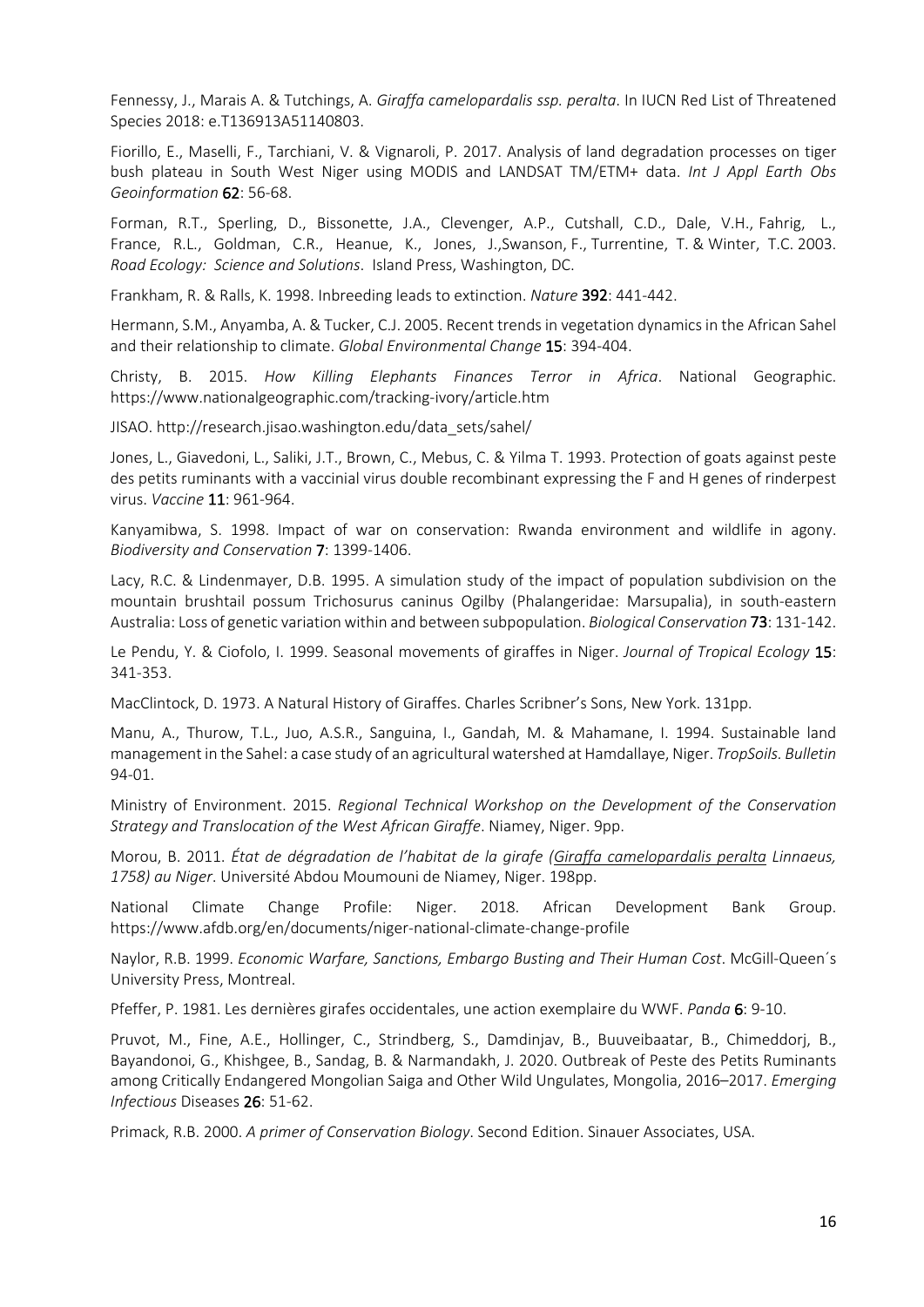Rabeil, T., Zabeirou, A.R.M., Pourchier, C., Abbagana, A.L., Sanoussi, D.F.M., Sahailou, S., Madougou, I., Abdoulaye, A., Idrissa, S., Boureima, A., Garga, H.H.M., Abdou, K. & Idrissa, O. 2019. *Technical Workshop National Strategy for the Conservation of the West African giraffe*. Niamey, Niger. 9pp.

Ralls, K., Ballou, J.D. & Tampleton. 1998. Estimates of lethal equivalents and the cost of inbreeding in mammals. *Conservation Biology* 2: 185-193.

Sahailou, S., Madougou, I., Garba, H.H., Abagana, A.L., Fatchima, S.D., Hamadou, O., Abdou, A.K., Boureima, A., Mamane, A., Saley, A., Zabeirou, A.R.M. & Rabeil, T. 2018. *Niger National Giraffe Workshop*. Niamey, Niger. 9pp.

Simonet, M. 2018. *Analyse diachronique comparative de la zone de répartition des dernières girafes de l'Afrique de l'Ouest (Giraffa camelopardalis peralta) avec la Réserve Totale de Faune de Gadabédji dans le cadre du projet de translocation d'une dizaine d'entre elles fin 2018.* Thesis. Université Paris Diderot. 177pp.

Skinner, J.D. & Chimimba, C.T. 2005. *The mammals of the Southern African subregion*. Cambridge University Press, Cambridge. 814pp

Suraud, J-P., Chardonnet, P., Ciofolo, I., Fennessy, J., Brenneman, R., Paolin, C. & Boubacar, D.S. 2008. *Vortex Population Modelling Working Group. Mission d'appui technique pour la définition du PHVA (Population and Habitat Viability Assessment) de la population de Girafe d'Afrique de l'Ouest (Giraffa camelopardalis peralta) en vue de la formulation d'une stratégie de conservation*. 187pp.

Suraud, J-P. 2011. *Identifying conservation constraints for the last West African giraffe: population dynamics determining factors and spatial distribution pattern.* PhD thesis, University of Lyon.

Worldometers.info. 2020. Dover, Delaware, USA. www.worldometers.info

Wu, X.B., Thurow, T.L. & Whisenant, S.G. 2000. Fragmentation and changes in hydrologic function of tiger bush landscapes, south-west Niger. *Journal of Ecology* 88: 790-800.

Young, T.P. 1994. Natural die-off of large mammals: Implication for conservation. *Conservation Biology* 8: 410-418.